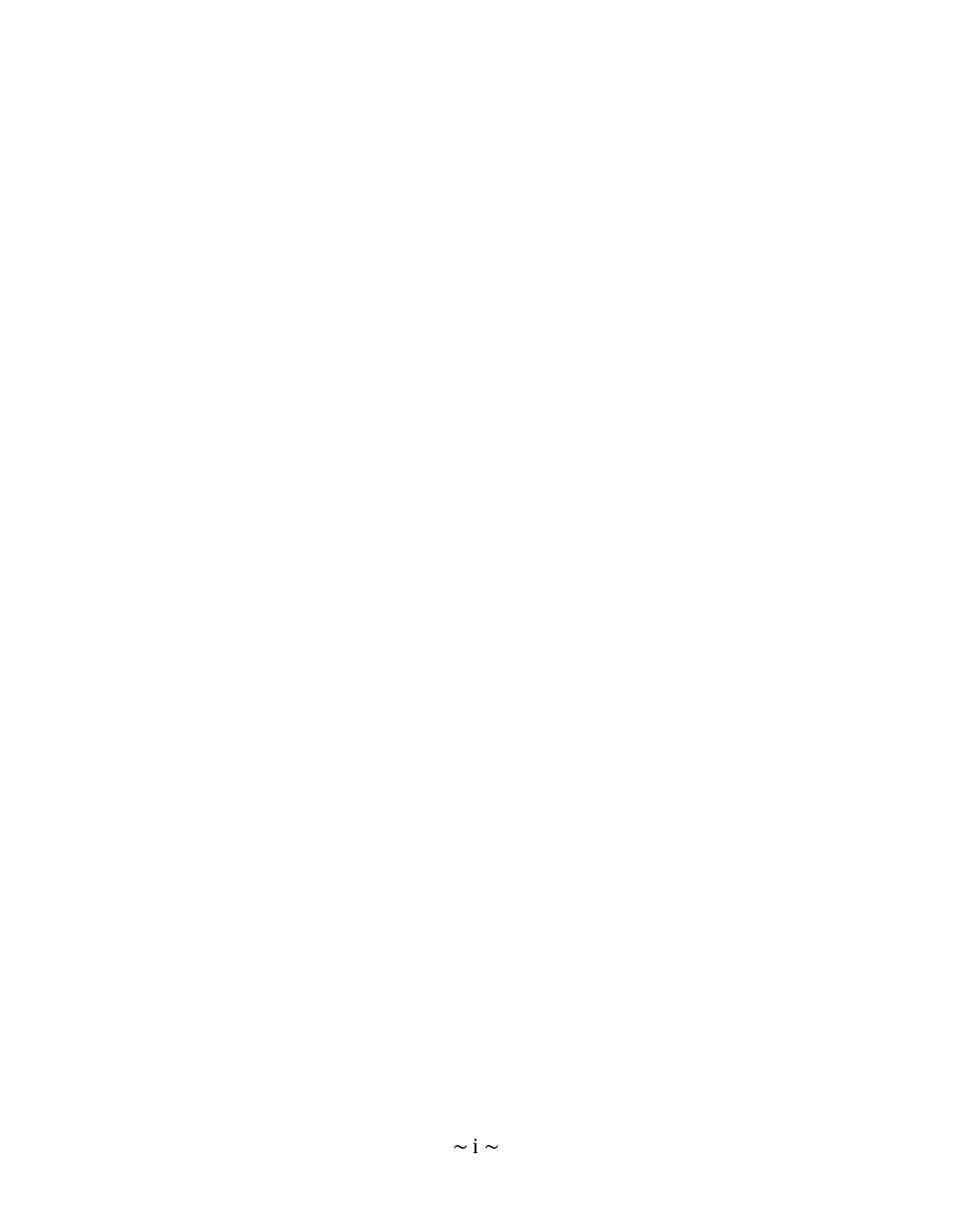## **CONTENTS**

# PAGE

| $\mathbf{I}$ . | OFFICE OF THE STATE AUDITOR TRANSMITTAL LETTER                               | 1              |
|----------------|------------------------------------------------------------------------------|----------------|
| П.             | INDEPENDENT ACCOUNTANT'S REPORT ON APPLYING<br><b>AGREED-UPON PROCEDURES</b> | $2 - 4$        |
| III.           | <b>ACCOUNTANT'S COMMENTS</b>                                                 | 5              |
|                | <b>SECTION A</b> – VIOLATIONS OF STATE LAWS, RULES OR REGULATIONS            | 6              |
|                | TIMELY, ACCURATE REPORTING BY THE CLERK OF COURT                             | $\overline{7}$ |
|                | Timely Reporting by the Clerk of Court                                       | $\overline{7}$ |
|                | <b>Improper Classifications of Offenses</b>                                  | $\overline{7}$ |
|                | Installment Fee Not Collected                                                | $\overline{7}$ |
|                | TIMELY, ACCURATE RECORDING AND REPORTING BY THE TOWN<br><b>TREASURER</b>     | 8              |
|                | Timely Submission of the State Treasurer's Revenue Remittance Form           | 8              |
|                | <b>Supplementary Schedule</b>                                                | 8              |
|                | <b>VICTIM ASSISTANCE FUNDS</b>                                               | 9              |
|                | UNDER REPORTED AMOUNTS                                                       | 10             |
|                | <b>SECTION B - OTHER WEAKNESS</b>                                            | 11             |
|                | SUPPLEMENTARY SCHEDULE                                                       | 12             |
|                | <b>MUNICIPALITY'S RESPONSE</b>                                               | 13             |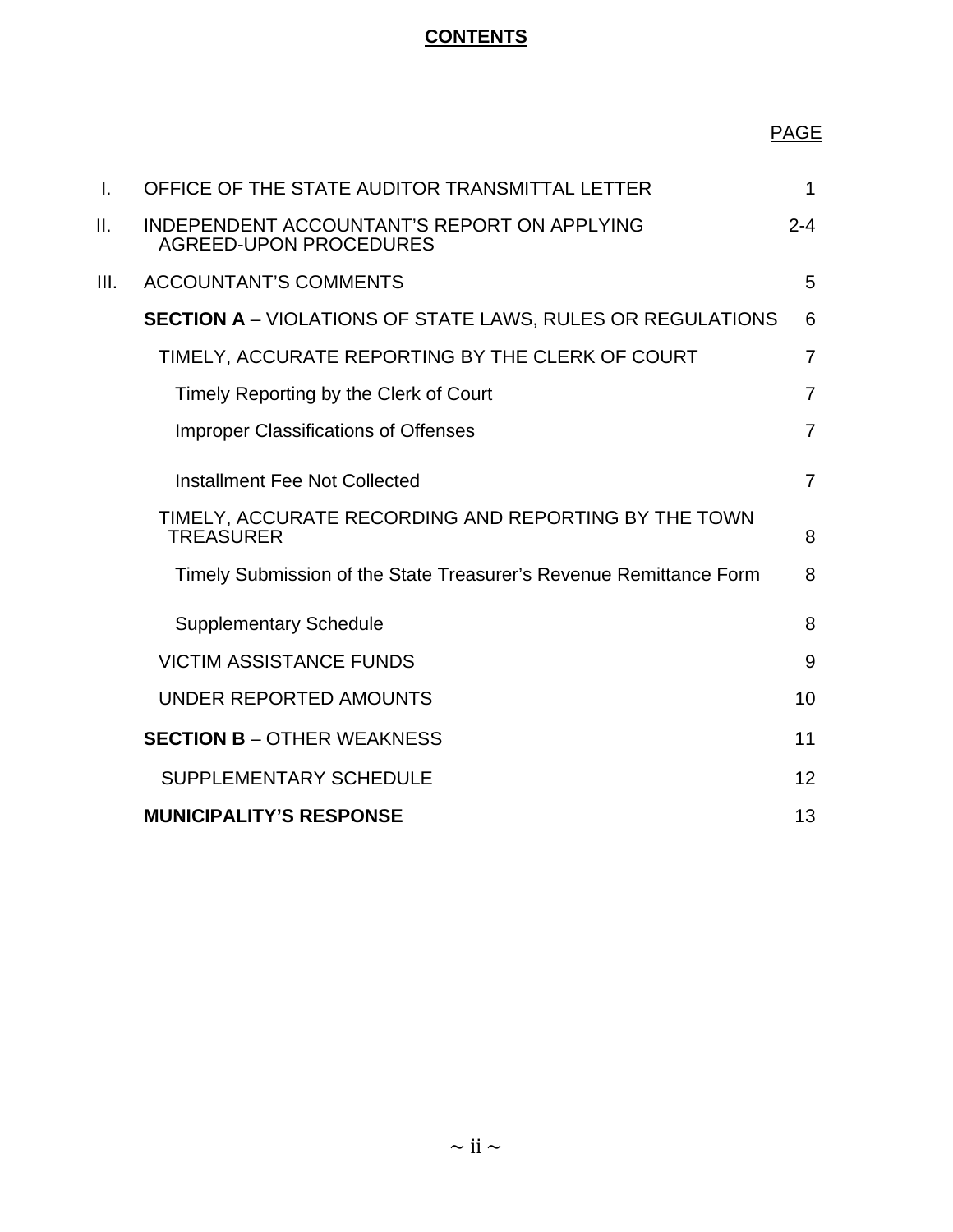# State of South Carolina



Office of the State Auditor

**1401 MAIN STREET, SUITE 1200 COLUMBIA, S.C. 29201** 

**RICHARD H. GILBERT, JR., CPA DEPUTY STATE AUDITOR** 

**(803) 253-4160 FAX (803) 343-0723** 

May 5, 2015

The Honorable Nikki R. Haley, Governor State of South Carolina Columbia, South Carolina

The Honorable Steven V. Marrone, Chief Judge Ms. Pauline Dyches, Town Clerk/Treasurer Town of Springfield Springfield, South Carolina

This report resulting from the application of certain agreed-upon procedures to certain accounting records of the Town of Springfield Municipal Court System as of and for the year ended June 30, 2014, was issued by Steven L. Blake, CPA, under contract with the South Carolina Office of the State Auditor.

If you have any questions regarding this report, please let us know.

Respectfully submitted,

felbert f

Richard H. Gilbert, Jr., CPA Deputy State Auditor

RHGjr/trb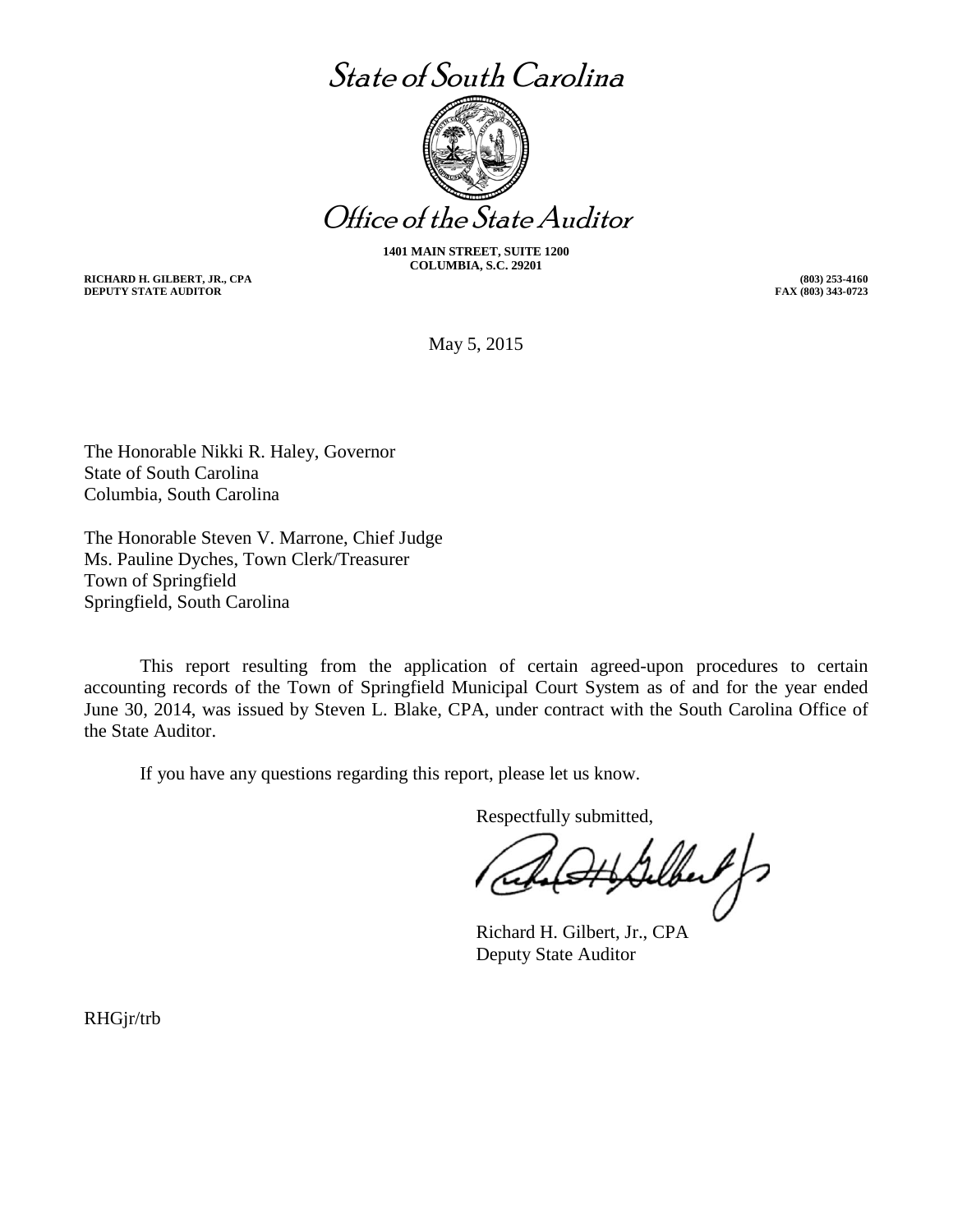# **STEVEN L. BLAKE, CPA**

#### INDEPENDENT ACCOUNTANT'S REPORT ON APPLYING AGREED-UPON PROCEDURES

May 5, 2015

The Honorable Nikki R. Haley, Governor State of South Carolina Columbia, South Carolina

The Honorable Steven V. Morrone, Chief Judge Town of Springfield Municipal Court Springfield, South Carolina

Ms. Paulette Dyches, Town Clerk/Treasurer Town of Springfield Springfield, South Carolina

I have performed the procedures described below, which were agreed to by the Town of Springfield Municipal Court, solely to assist you in evaluating the performance of the Town of Springfield Municipal Court for the period July 1, 2013 through June 30, 2014, in the areas addressed. The Town of Springfield Municipal Court is responsible for its financial records, internal controls and compliance with State laws and regulations. This agreed-upon procedures engagement was conducted in accordance with attestation standards established by the American Institute of Certified Public Accountants. The sufficiency of these procedures is solely the responsibility of the Office of the State Auditor and the Town of Springfield Municipal Court. Consequently, I make no representation regarding the sufficiency of the procedures described below either for the purpose for which this report has been requested or for any other purpose.

The procedures and the associated findings are as follows:

- 1. Clerk of Court
	- I gained an understanding of the policies and procedures established by the Clerk of Court to determine timely reporting by the Clerk of Court's Office.
	- I obtained the court dockets from the Clerk of Court. I randomly selected twentyfive cases from the court dockets and recalculated the fine, fee, assessment and surcharge calculation to determine that the fine, fee, assessment or surcharge was properly allocated in accordance with applicable State law and the South Carolina Court Administration fee memoranda.
	- I tested twenty-five randomly selected recorded court receipt transactions to determine that the fine, fee, and/or assessment charge adheres to State law and the South Carolina Court Administration fee memoranda.
	- I tested twenty-five randomly selected recorded court receipt transactions to determine that the receipts were allocated in accordance with applicable State law.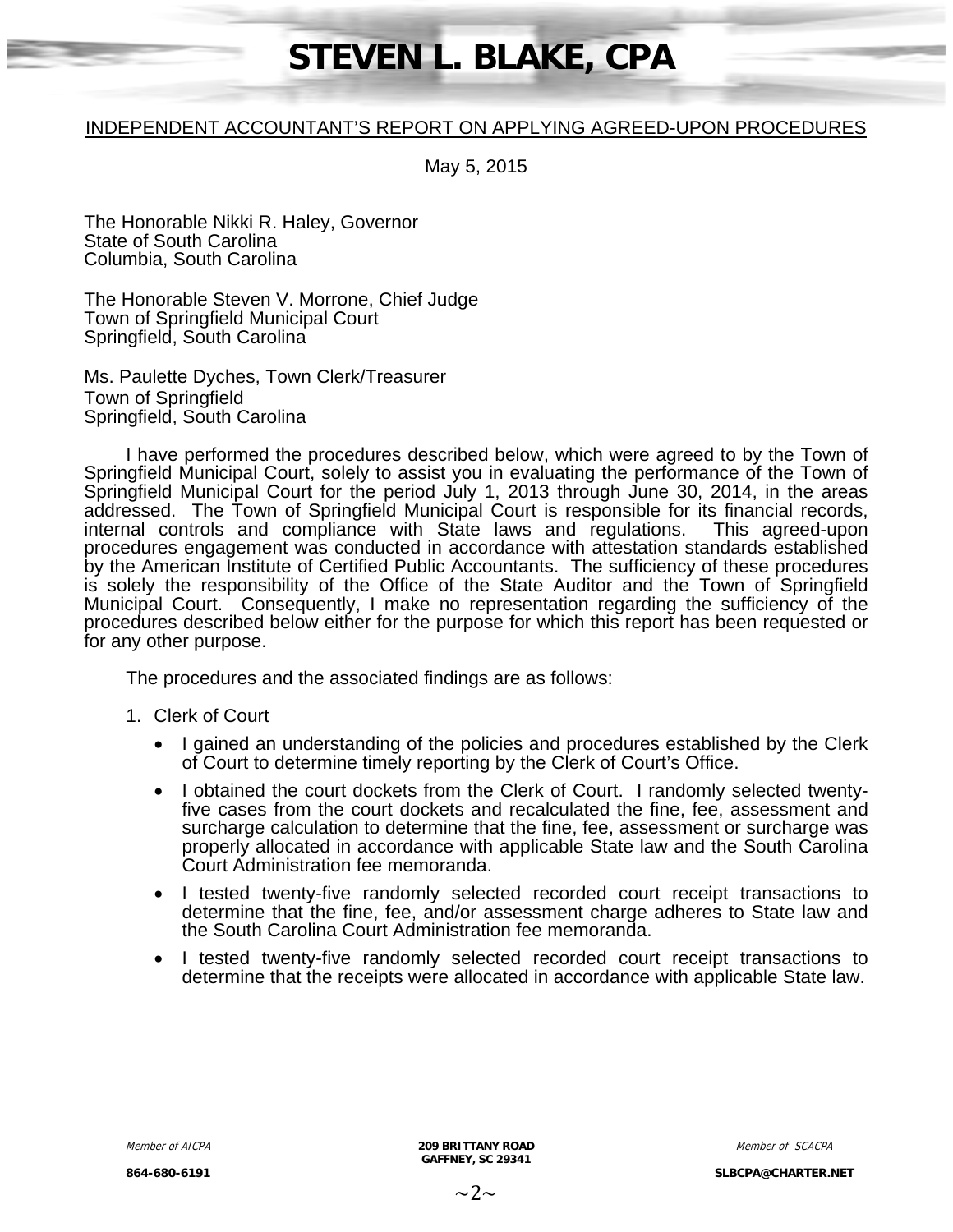The Honorable Nikki R. Haley, Governor and The Honorable Steven V. Morrone, Chief Judge Ms. Paulette Dyches, Town Clerk/Treasurer Town of Springfield May 5, 2015

> My findings as a result of these procedures are presented in Timely, Accurate Reporting by the Clerk of Court in the Accountant's Comments section of this report.

- 2. Municipal Treasurer
	- I gained an understanding of the policies and procedures established by the municipal treasurer to determine timely reporting by the municipality.
	- I obtained copies of all court remittance forms or equivalents and tested each monthly remittance form to determine that the forms were completed in accordance with instructions and submitted timely in accordance with State law.
	- I verified that amounts reported on the monthly court remittance forms or equivalents agreed to the municipality's support.
	- I scanned the municipality's support to determine if the municipality had misclassified fine, fee, assessment, and surcharge receipts.
	- I obtained copies of all State Treasurer's Revenue Remittance Forms for the period July 1, 2011 through June 30, 2014. I vouched the amounts reported on the State Treasurer's Revenue Remittance Forms to the court remittance forms or equivalents.
	- I verified that the amounts reported by the municipality on its supplemental schedule of fines and assessments agreed to the municipality's support.
	- I agreed amounts reported on the municipality's supplemental schedule of fines and assessments to the municipality's support.

My findings as a result of these procedures are presented in Timely, Accurate Recording and Reporting by the Town Treasurer in the Accountant's Comments section of this report.

- 3. Victim Assistance
	- I gained an understanding of the policies and procedures established by the municipality to determine proper accounting for victim assistance funds.
	- I made inquiries and performed substantive procedures to determine that any funds retained by the municipality for victim assistance were deposited into a separate account.
	- I tested selected expenditures to determine that the municipality expended victim assistance funds in accordance with State law and South Carolina Court Administration Fee Memoranda, Attachment L.
	- I determined that the municipality reported victim assistance financial activity on the supplemental schedule of fines and assessments in accordance with applicable State law.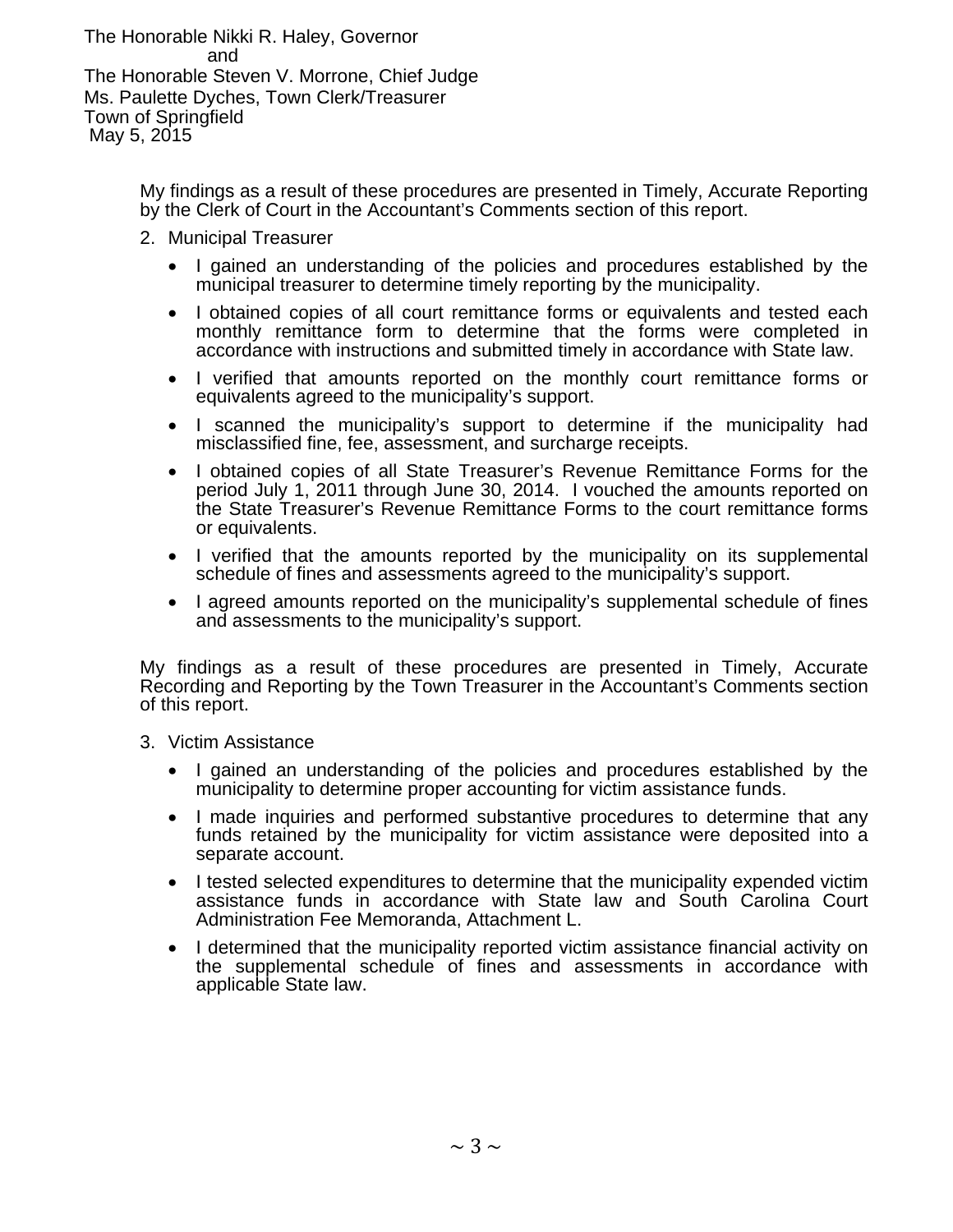The Honorable Nikki R. Haley, Governor and The Honorable Steven V. Morrone, Chief Judge Ms. Paulette Dyches, Town Clerk/Treasurer Town of Springfield May 5, 2015

- I verified that the amounts reported by the municipality on its supplemental schedule of fines and assessments applicable to the Victim Assistance fund agreed to the Municipality's general ledger or subsidiary ledgers.
- I inspected the Municipality's victim assistance bank account to determine if the Victim Assistance fund balance was retained as of July 1 from the previous fiscal year in accordance with State law.

My finding as a result of these procedures is presented in Victim Assistance Funds in the Accountant's Comments section of this report.

- 4. Calculation of Over/(Under) Reported Amounts
	- I obtained copies of monthly State Treasurer Revenue Remittance Forms for the 23 month period ended June 30, 2014, which the Town prepared but did not submit to the Office of the State Treasurer. I calculated the amount under reported by the Municipality by category.

My finding as a result of these procedures is presented in Under Reported Amounts in the Accountant's Comments section of this report.

I was not engaged to and did not conduct an audit, the objective of which would be the expression of an opinion on compliance with the collection and distribution of court generated revenue at any level of court for the twelve months ended June 30, 2014 and, furthermore, I was not engaged to express an opinion on the effectiveness of internal controls over compliance with the laws, rules and regulations described in paragraph one and the procedures of this report. Accordingly, I do not express such an opinion. Had I performed additional procedures, other matters might have come to my attention that would have been reported to you.

This report is intended solely for the information and use of the Governor, Chairmen of the House Ways and Means Committee, Senate Finance Committee, House Judiciary Committee, Senate Judiciary Committee, members of the Town of Springfield Council, Town of Springfield Clerk of Court, Town of Springfield Treasurer, State Treasurer, State Office of Victim Assistance, the Chief Justice, and the Office of the State Auditor and is not intended to be and should not be used by anyone other than these specified parties.

Steven L. Blake, CPA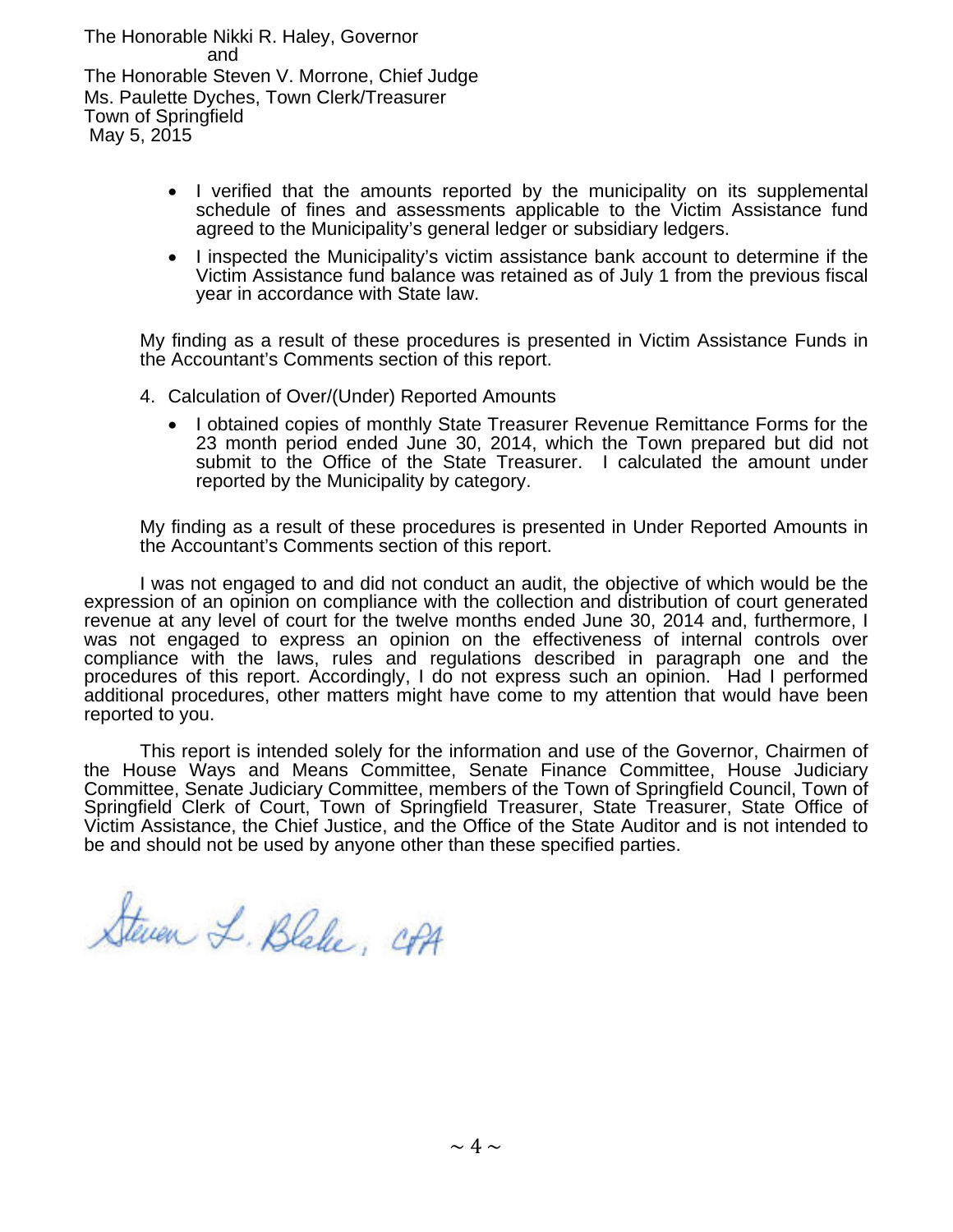## **ACCOUNTANT'S COMMENTS**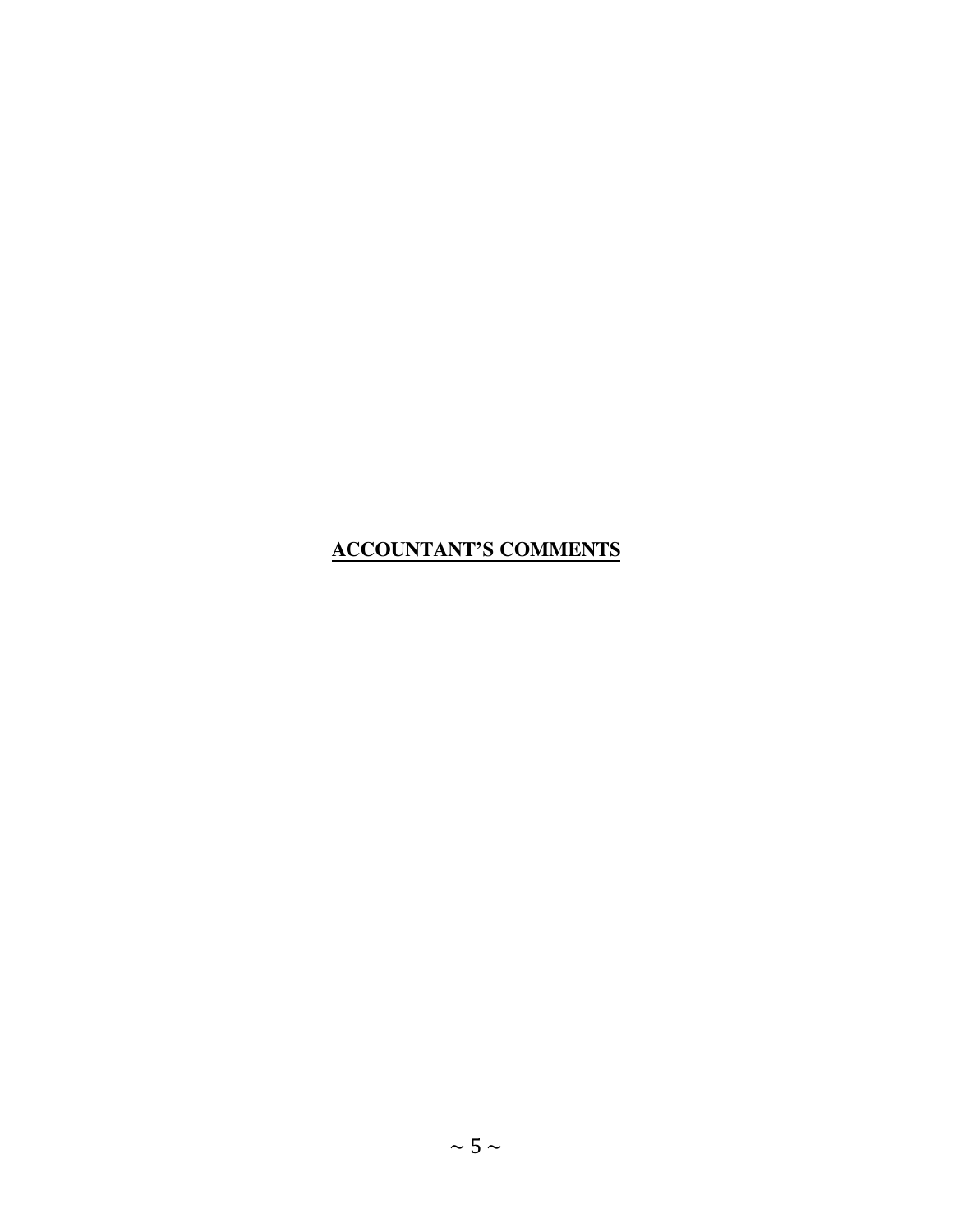#### **SECTION A – VIOLATIONS OF STATE LAWS, RULES OR REGULATIONS**

Management of the entity is responsible for establishing and maintaining internal controls to determine compliance with State Laws, Rules or Regulations governing court collections and remittances. The procedures agreed to by the entity require that I plan and perform the engagement to determine whether any violations of State Laws, Rules or Regulations occurred.

The conditions described in this section have been identified as violations of State Laws, Rules or Regulations.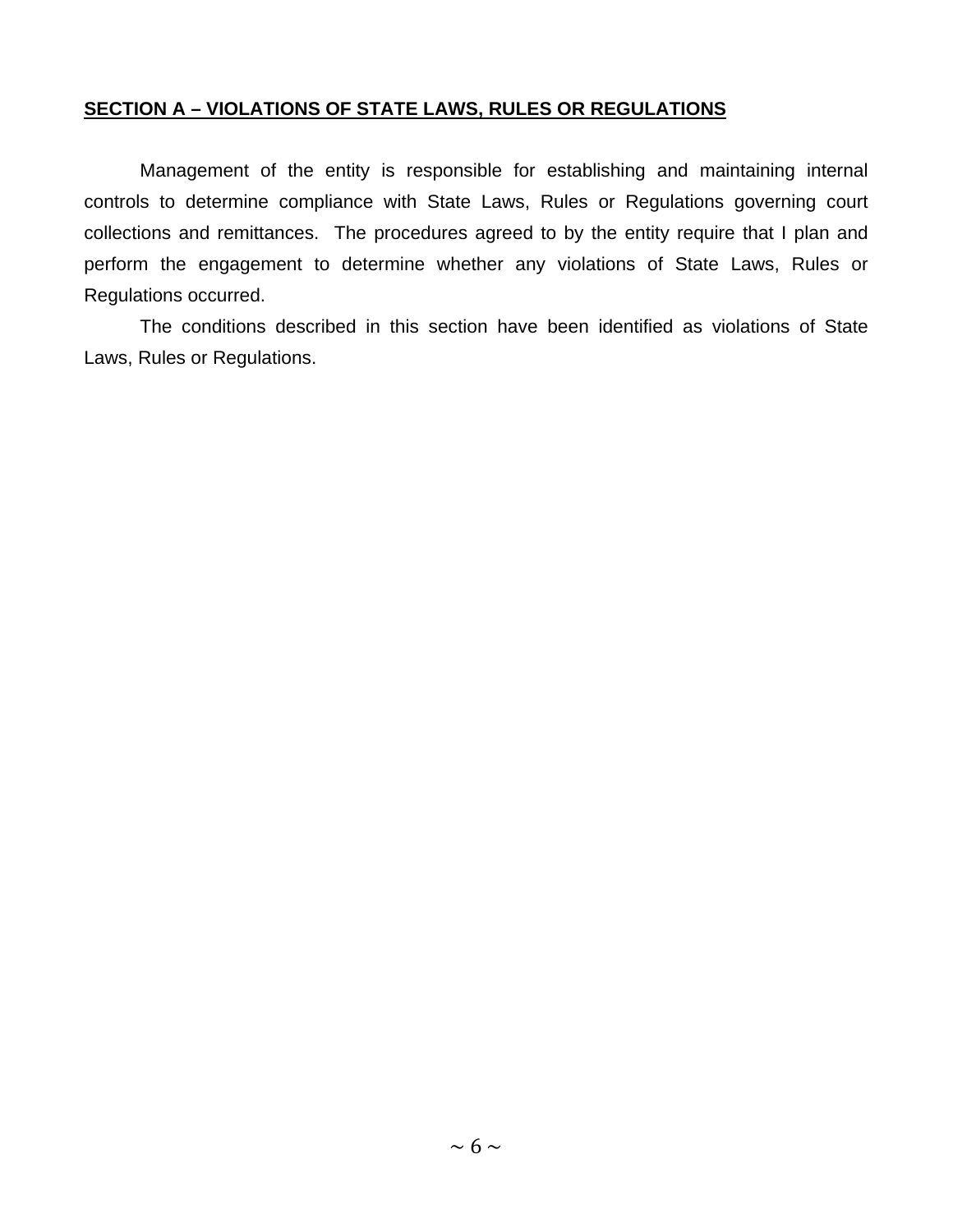#### **TIMELY, ACCURATE REPORTING BY THE CLERK OF COURT**

#### **Timely Reporting by the Clerk of Court**

The Clerk of Court did not submit nine of the twelve State Treasurer's Revenue Remittance Forms (STRRF) timely to the Town Treasurer. The forms were submitted from twenty-five to eighty-six days late.

Section 14-1-208(A) of the 1976 South Carolina Code of Laws, as amended, states "…This assessment must be paid to the municipal clerk of court and deposited with the city treasurer for remittance to the State Treasurer." Section 14-1-208(B) of the 1976 South Carolina Code of Laws, as amended, requires the town to remit the balance of the assessment revenue to the State Treasurer on a monthly basis by the fifteenth day of each month and make reports on a form and in a manner prescribed by the State Treasurer.

The clerk/treasurer stated that she did not print the forms timely because the Town's cash flow precluded her from submitting them.

I recommend the Town implement procedures to ensure STRRF are prepared timely in accordance with State law. The decision to submit is independent of timely preparation.

#### **Improper Classifications of Offenses**

I selected twenty-five cases from the court docket. From this sample I determined that the Town Clerk/treasurer misclassified a "Thoughtless Driving" offense as a criminal offense and an "Open Container" offense as a traffic offense when inputting the cases into the court software system. As a result the conviction surcharge and surcharge allocations were incorrectly classified and allocated.

South Carolina Code of Laws Section 14-1-211(A)(1) states, "… a twenty-five dollar surcharge is imposed on all convictions obtained in … municipal court … . The surcharge must not be imposed on convictions for misdemeanor traffic offenses."

The Clerk/treasurer did not know why these errors were made.

I recommend the Town correct the classification error(s) and make the necessary adjustment(s) to the Town's accounting records, (e.g., Victim Assistance).

#### **Installment Fee Not Collected**

I noted the Court did not assess and collect the three percent installment fee from an individual who paid on installment for one of twenty-five cases tested.

Section 14-17-725 of the 1976 South Carolina Code of Laws, as amended, states, "Where criminal fines, assessments, or restitution payments are paid through installments, a collection cost charge of three percent of the payment also must be collected by the clerk of court, magistrate, or municipal court from the defendant...".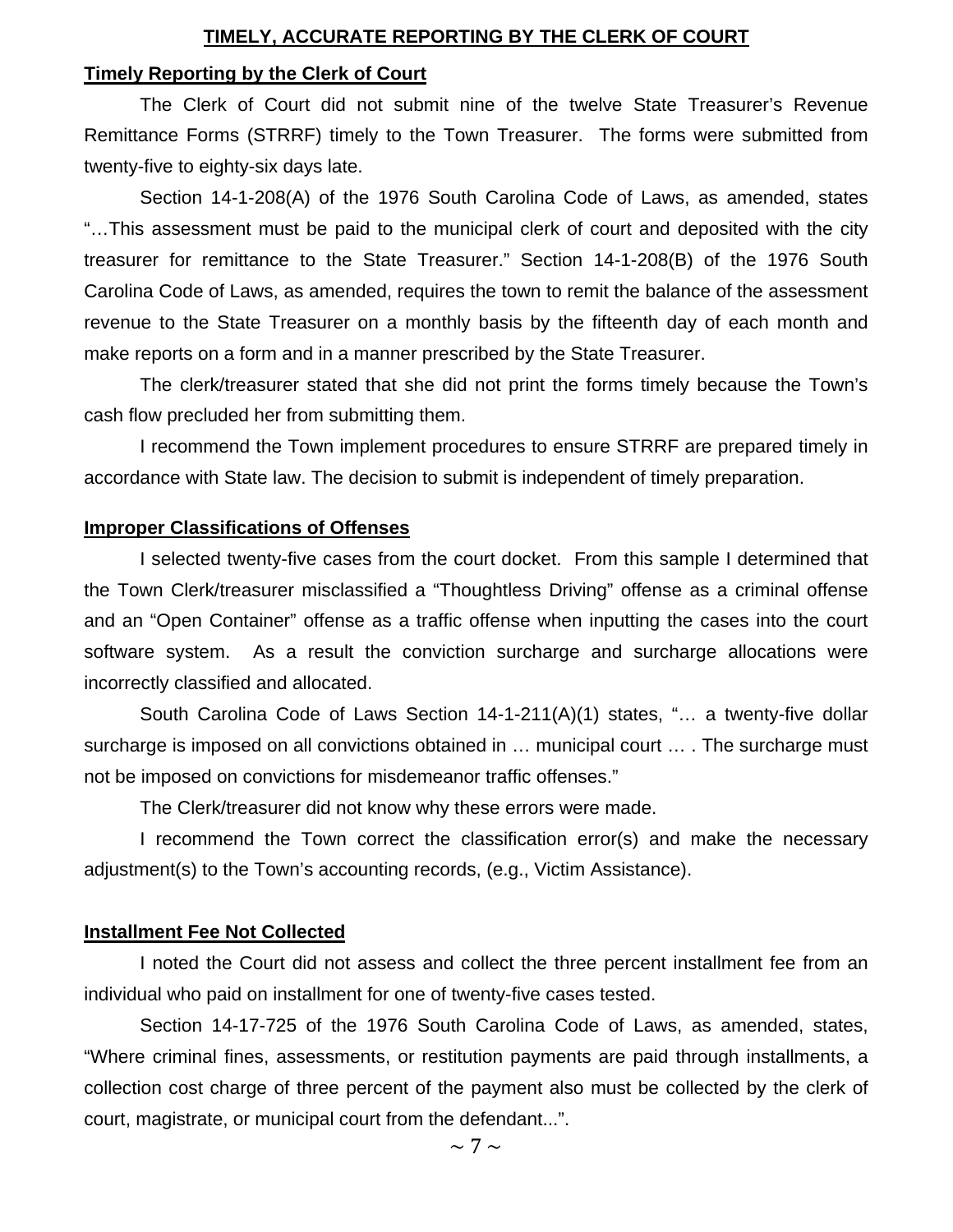The Clerk/treasurer stated she was unaware of this requirement.

I recommend the Municipal Court implement procedures to ensure the installment fee is charged and collected in accordance with State law.

### **TIMELY, ACCURATE RECORDING AND REPORTING BY THE TOWN TREASURER**

#### **Timely Submission of the State Treasurer's Revenue Remittance Form**

I obtained copies of all State Treasurer Revenue Remittance Forms (STRRF) prepared for the period August 2012 through June 2014. Based on my review I determined that the Town did not submit any STRRFs timely to the State Treasurer as required by State law.

Section 14-1-208(B) of the 1976 South Carolina Code of Laws, as amended, requires the Town to remit the balance of the assessment revenue to the State Treasurer on a monthly basis by the fifteenth day of each month and make reports on a form and in a manner prescribed by the State Treasurer.

The Clerk/treasurer stated the Town's cash flow did not allow for timely filing.

I recommend the Town implement procedures to ensure the STRRF are submitted by the fifteenth day of each month in compliance with State law. See Under Reported Amounts finding below.

#### **Supplementary Schedule**

During my testing of the information contained in the schedule of court fines, assessments and surcharges included in the Town's financial statements for the year ended June 30, 2013 I noted the amount reported for fines and assessments collected and victim services revenues, fund balances and expenditures did not agree with amounts recorded in the Town's general ledger.

Section 14-1-208( E ) of the 1976 South Carolina Code of Laws, as amended, states, "(1) To the extent that records are made available in the format determined pursuant to subsection  $(E)(4)$ , the supplementary schedule must include the following elements: ...."

The Clerk/treasurer stated that the auditor had prepared the schedule and had not left a reconciliation with the Town to show how the numbers reconciled to the revenue remittances or the general ledger.

I recommend the Town implement procedures to ensure that amounts reported on the supplementary schedule are accurately reported in accordance with State law.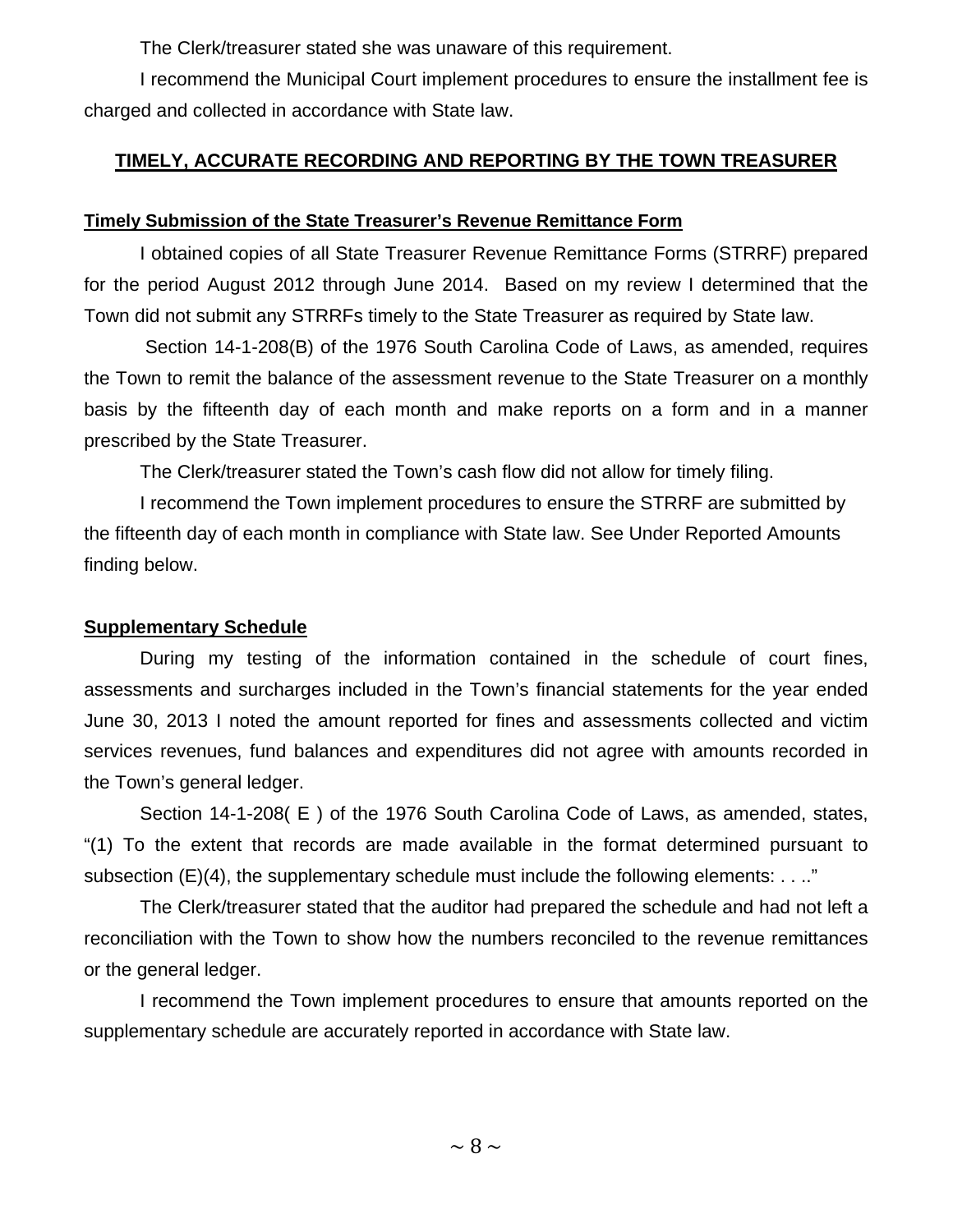#### **VICTIM ASSISTANCE FUNDS**

During my tests of Municipal Court collections and remittances I noted the following:

- The Town has established a separate bank account for Victim Assistance funds as required by State law however, at June 30, 2013 and 2014, the bank balance is \$3.47 lower than the carry forward ledger balance.
- The information in the schedule of fines and assessments regarding Victim Assistance carry forward fund balances is \$28,594 higher than the bank account balance at June 30, 2013. The Town has not reconciled the schedule balance with the bank balance to determine the correct reconciled fund balance.
- The Town did not deposit funds allocable to Victim Assistance in the Victim Assistance bank account during the procedures period.
- The Town did not deposit funds allocable to Victim Assistance in the Victim Assistance bank account from February 2013 to June 2013.
- The Town expended \$2,735 for a vehicle. The vehicle is used by the police department but not exclusively by a full-time Victims Advocate as the Town does not have one. The Town allocated 100% of this cost to the Victims Fund. There were other expenses allocated 100% as well which appeared to be allocable to other activities.

Section 14-1-211(B) of the 1976 South Carolina Code of Laws, as amended, states, "The revenue collected pursuant to subsection (A)(1) must be retained by the jurisdiction which heard or processed the case and paid to the city or county treasurer, for the purpose of providing services for the victims of crime, including those required by law. Any funds retained by the county or city treasurer pursuant to subsection (A)(1) must be deposited into a separate account for the exclusive use for all activities related to the requirements contained in this provision." Also Section 14-1-208(D) states "All unused funds must be carried forward from year to year." In addition, the South Carolina Court Administration Memorandum, Attachment L, dated June 30, 2011, and the South Carolina Victim Service Coordinating Council, Approved Guide for Expenditures of Monies Collected for Crime Victim Service in Municipalities and Counties, effective January 2010, set forth guidelines for expenditures of monies collected for crime victim services.

The Clerk/treasurer stated the Town's cash flow did not allow for timely deposits. She also stated the State Office of Victims Assistance had performed an audit of their Victims fund the week before my field work and had come to similar conclusions about expenditures.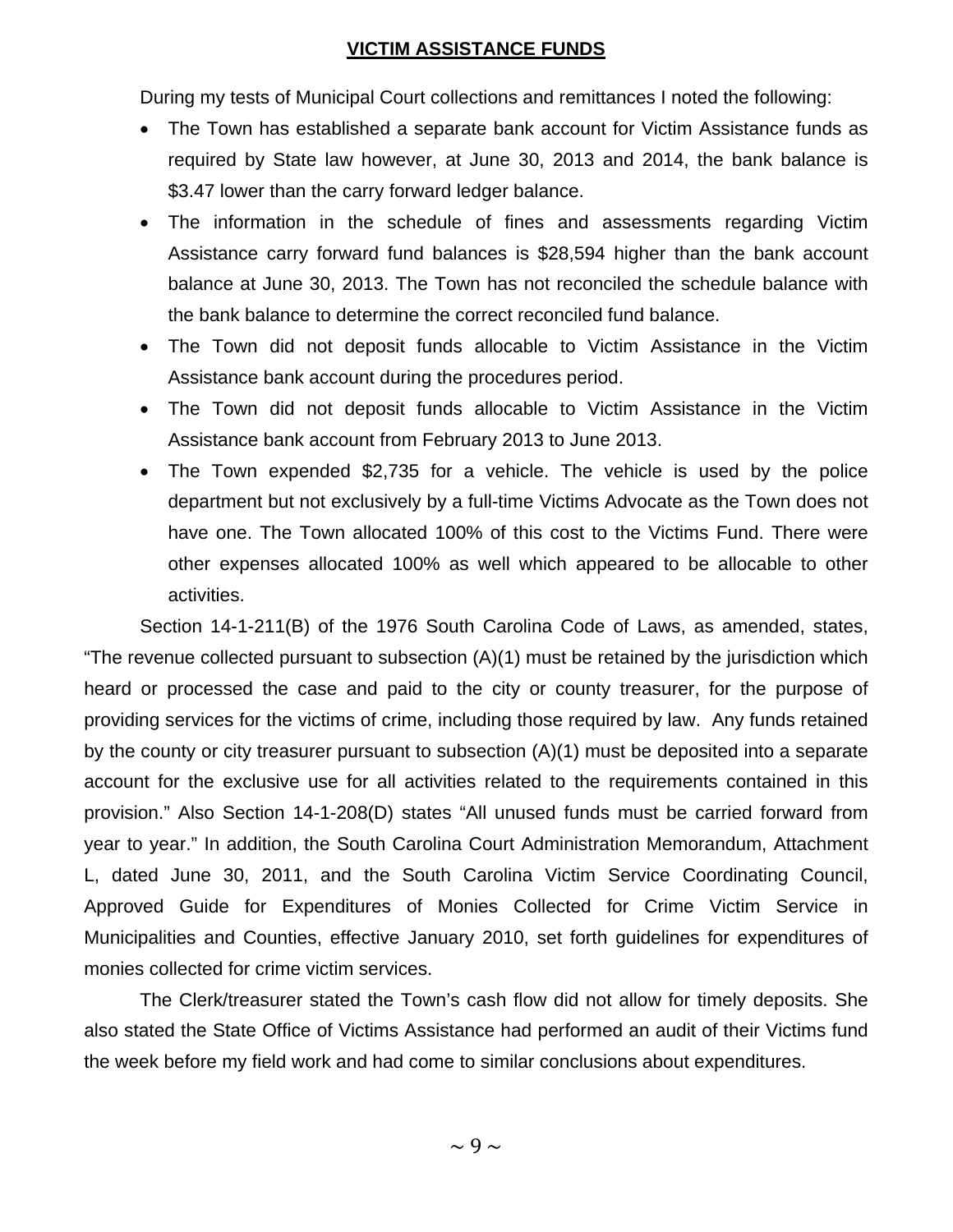I recommend the Town establish and implement policies and procedures to ensure Victim Assistance revenue is accounted for and deposited timely in accordance with State law. The Town should also reconcile the fund balance amount in the schedule of fines with the bank balance to determine which balance is correct.

#### **UNDER REPORTED AMOUNTS**

As reported in the finding Timely Submission of State Treasurer Revenue Remittance Form, the Town prepared but did not submit the monthly STRRF to the State Treasurer. I tested the completeness and accuracy of unfiled STTRF for the period August 2012 through June 2014. Based on the tests performed, I determined the Town underreported the following amounts:

| <b>STRRF</b><br><b>LINE</b> | <b>DESCRIPTION</b>                                                                  |                |
|-----------------------------|-------------------------------------------------------------------------------------|----------------|
| F.                          | Municipal DUS DPS Pullout - \$100.00                                                | \$<br>715.33   |
| G.                          | Municipal DUI Assessment - \$12 per case                                            | 12.00          |
| Η.                          | Municipal DUI Surcharge - \$100                                                     | 100.00         |
| L.                          | Municipal DUI DPS Pullout - \$100                                                   | 100.00         |
| J.                          | Municipal Drug Surcharge \$150                                                      | 300.00         |
| Κ.                          | Municipal Law Enforcement Surcharge - \$25 per case                                 | 14,636.88      |
| KA.                         | Municipal LE Surcharge - \$5                                                        | 2,927.38       |
| L.                          | Municipal Court -107.5%                                                             | 32,316.78      |
| М.                          | TOTAL REVENUE DUE TO STATE TREASURER<br><b>RETAINED BY CITY FOR VICTIM SERVICES</b> | 51,108.37      |
| N.                          | Assessments - Municipal -107.5%                                                     | 2,650.76       |
| Ο.                          | Surcharges - Municipal                                                              | 1,625.28       |
| Р.                          | TOTAL RETAINED FOR VICTIM SERVICES                                                  | \$<br>4,276.04 |

I recommend the Town develop and implement procedures to ensure it submits the STRRF and remits amounts due to the State in accordance with State law. I also recommend that Town submit a STRRF and remit the amounts due to the State Treasurer, as described in the preceding paragraph, as soon as possible. Finally the Town should transfer the amount identified above to the Victim Fund.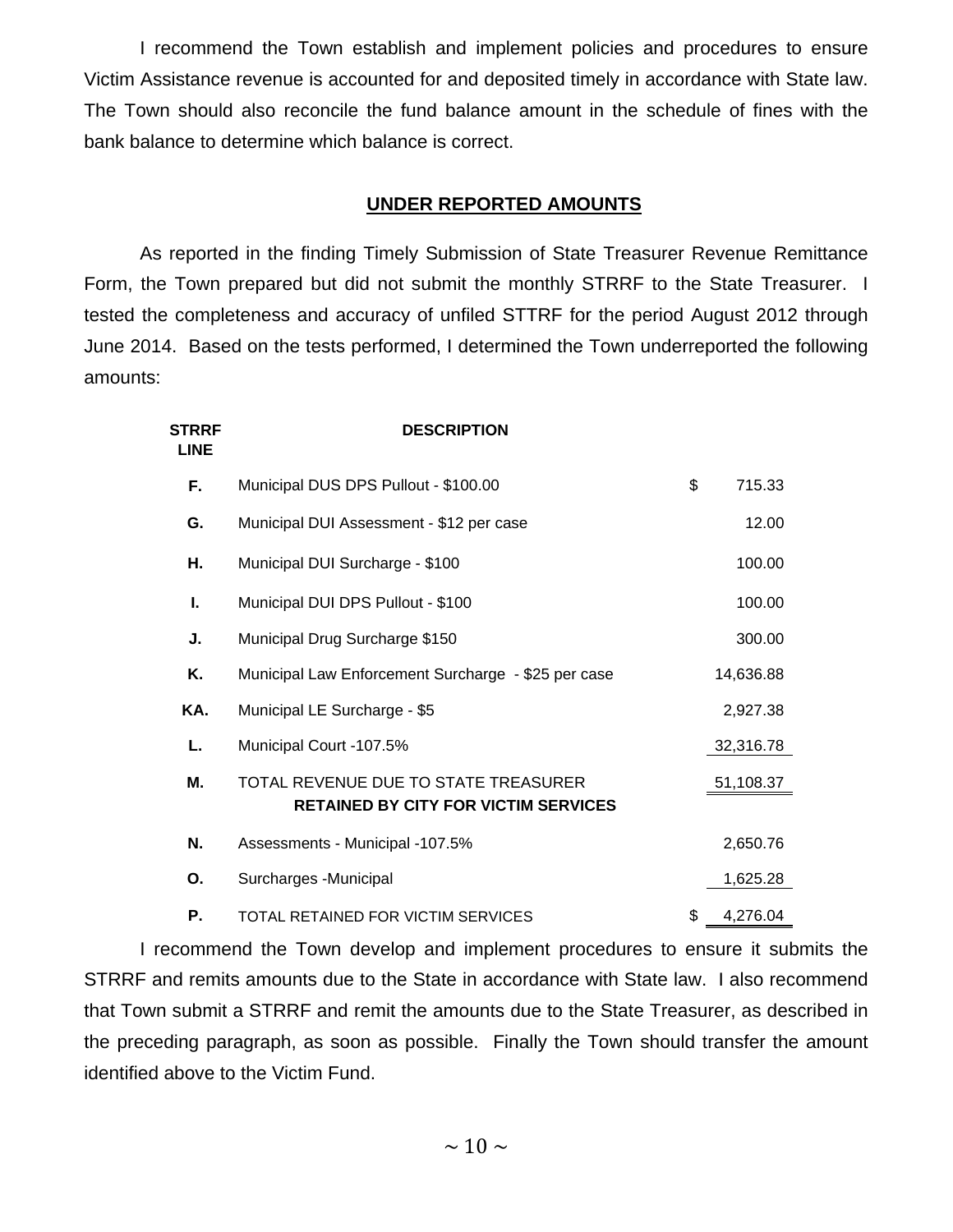## **SECTION B – OTHER WEAKNESS**

The condition described in this section has been identified while performing agreedupon procedures but is not considered a violation of State Laws, Rules or Regulations.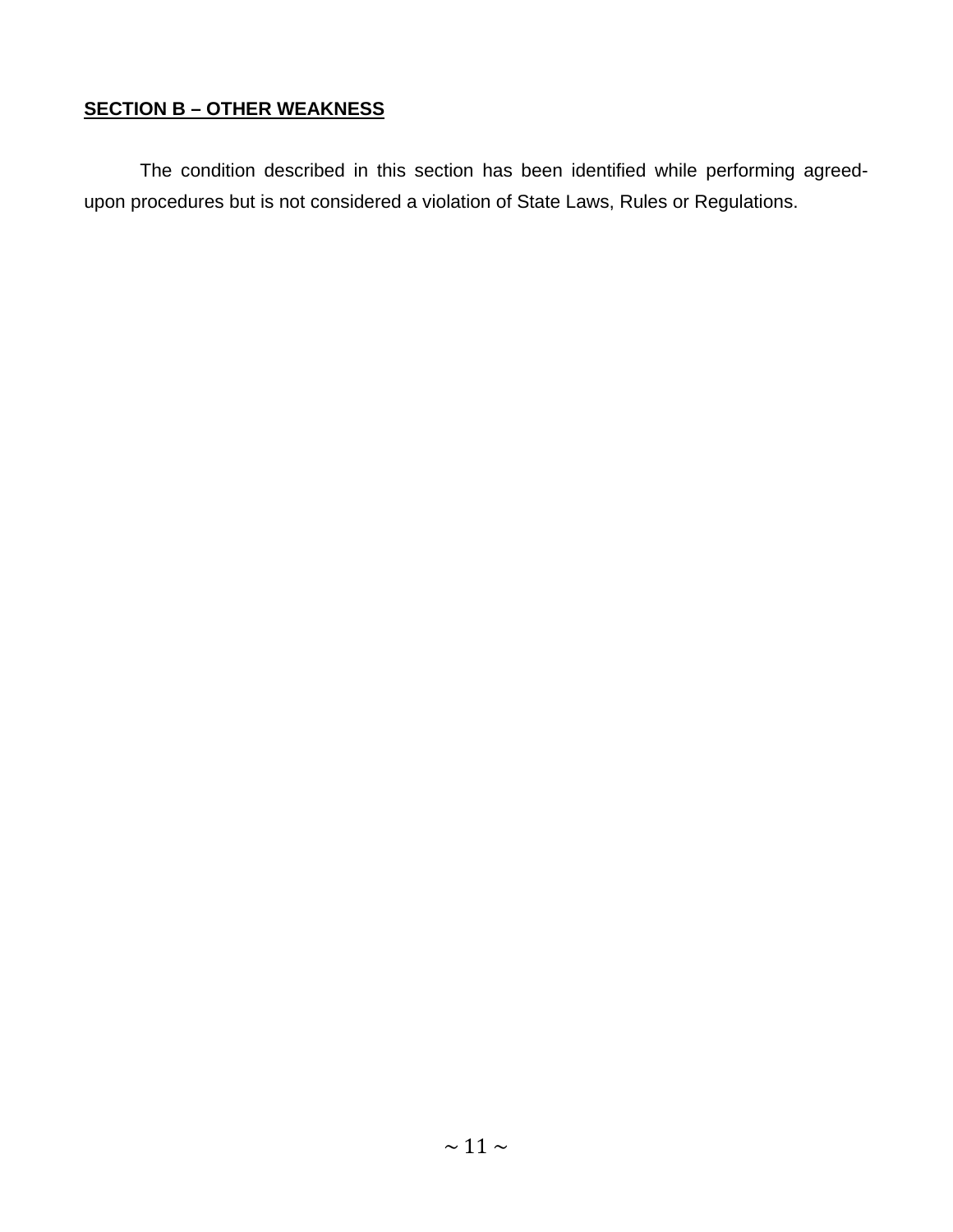#### **SUPPLEMENTARY SCHEDULE**

During my testing of the schedule of court fines, assessments and surcharges included in the Town's financial statements for the year ended June 30, 2013, I noted the Town's financial statements did not include a separate supplementary schedule. Instead, the Town's financial statements included a note disclosure which included the required information. There was no need for an "in-relation-to" opinion as the note disclosure is included in the standard auditor's opinion therefore more assurance was given on the schedule than required.

Section 14-1-208(E)(2) and 14-1-211(D)(2) of the 1976 South Carolina Code of Laws, as amended, states, "The supplementary schedule must be included in the external auditor's report by an "in relation to" paragraph as required by generally accepted auditing standards when information accompanies the basic financial statements in auditor submitted documents.."

The Clerk/treasurer stated she would contact the auditor regarding the requirements.

I recommend the auditor provide the required supplemental information in the format requested.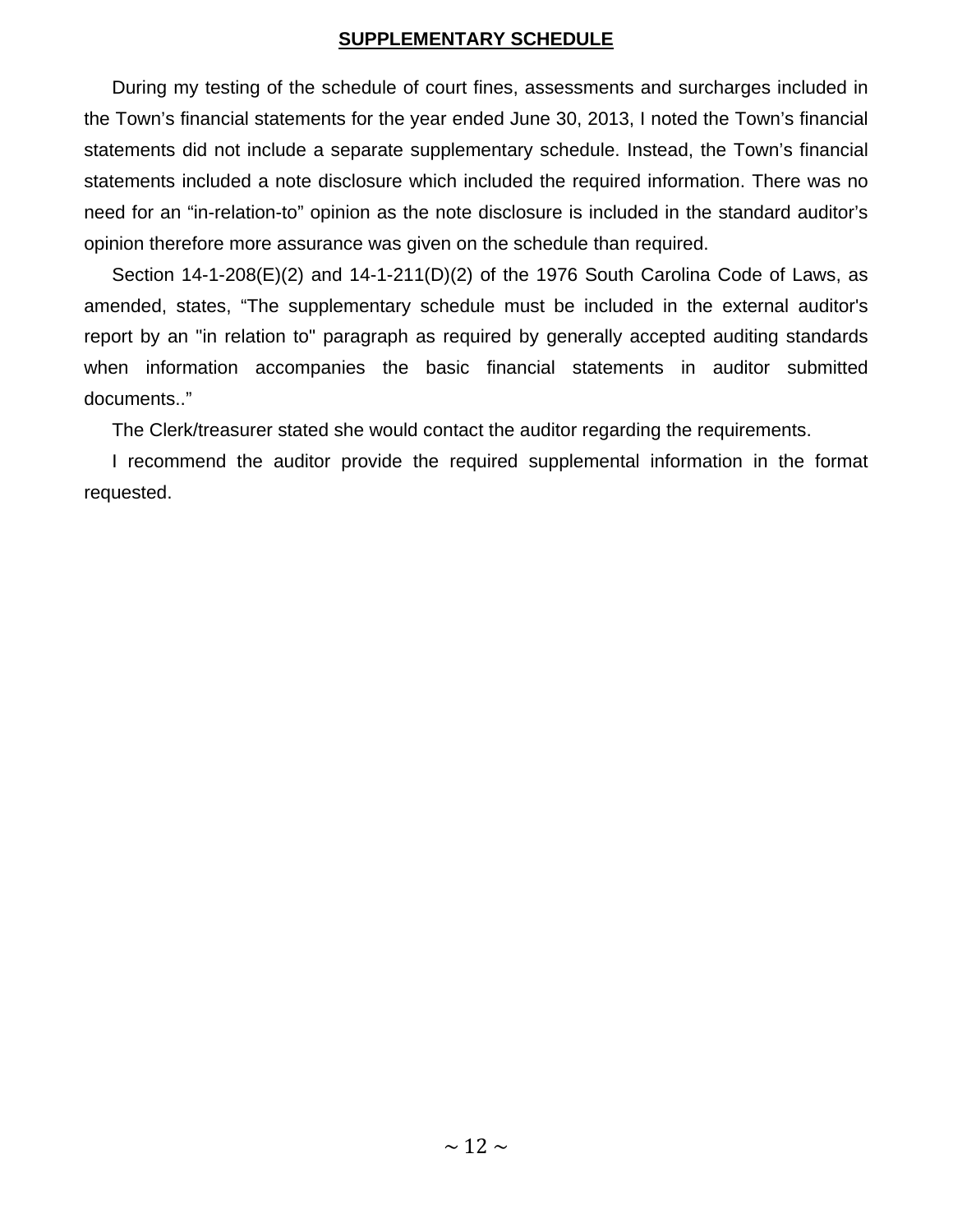# MUNICIPALITY'S RESPONSE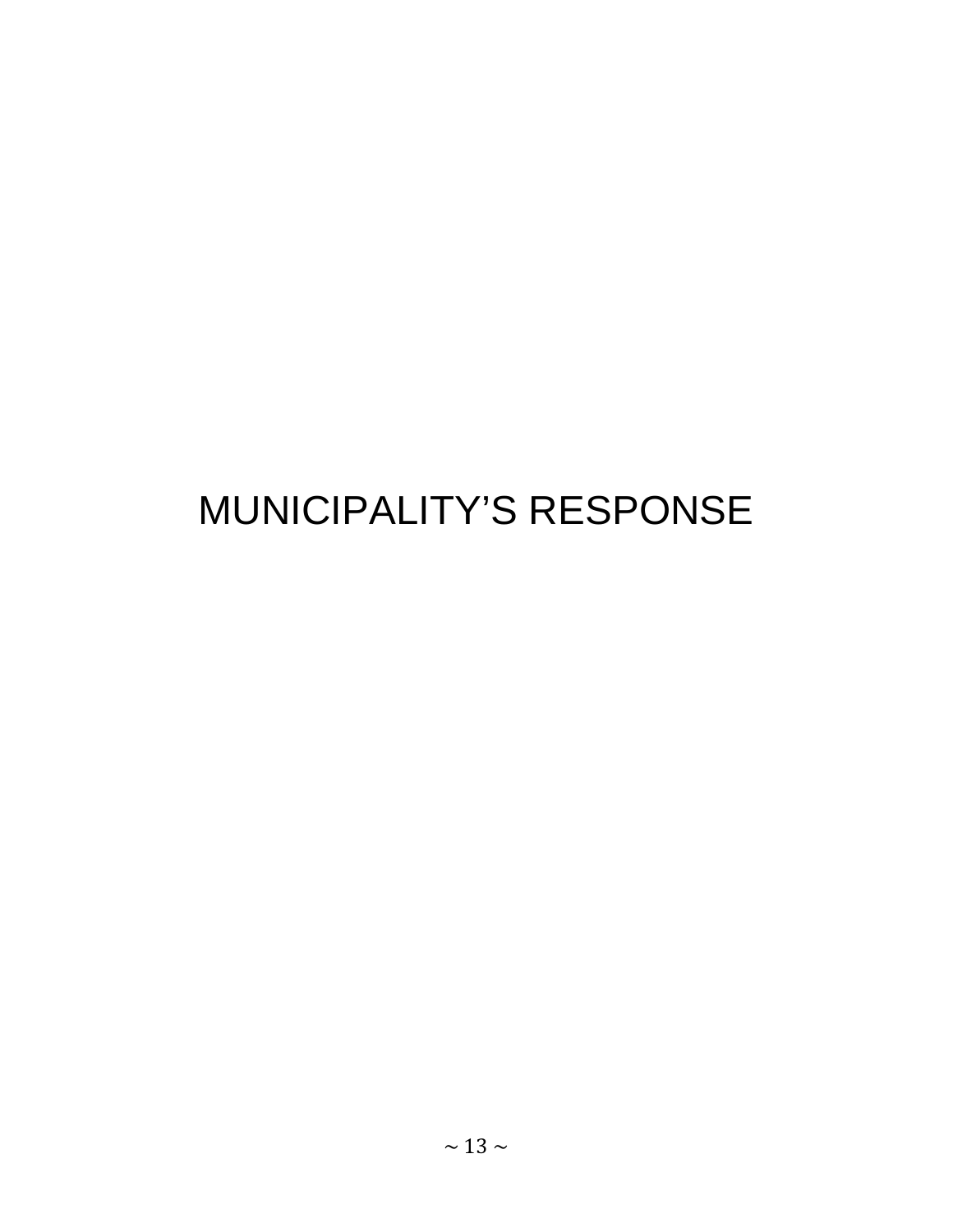Town of Springfield<br>Post Office Box 31

Springfield, South Carolina 29146

Phone (803) 258-3152

Fax (803) 258-3526

June 8, 2015

Office of the State Auditor

RE: Response to State Auditor's Report June 30, 2014

Thank you for your cooperation and kindness shown to the Town of Springfield during this audit. Please know that any violations found were not intentional. All information you shared is appreciated. The Town of Springfield agrees with the findings by the auditor and will do the following:

Implement procedures to ensure STRRF are prepared timely.

Correct classification error(s) and make necessary adjustment(s) to the Town's accounting records.

Implement procedures to ensure the installment fee is charged and collected.

Implement procedures to ensure the STRRF are submitted on time.

Implement policies and procedures to ensure Victim Assistance revenue is accounted for and deposited in a timely manner.

Contact the external auditor regarding the requirements of the supplementary schedule in the submitted documents.

The Town is in the process of setting up a payment plan for the under reported amounts due to the State Treasurer.